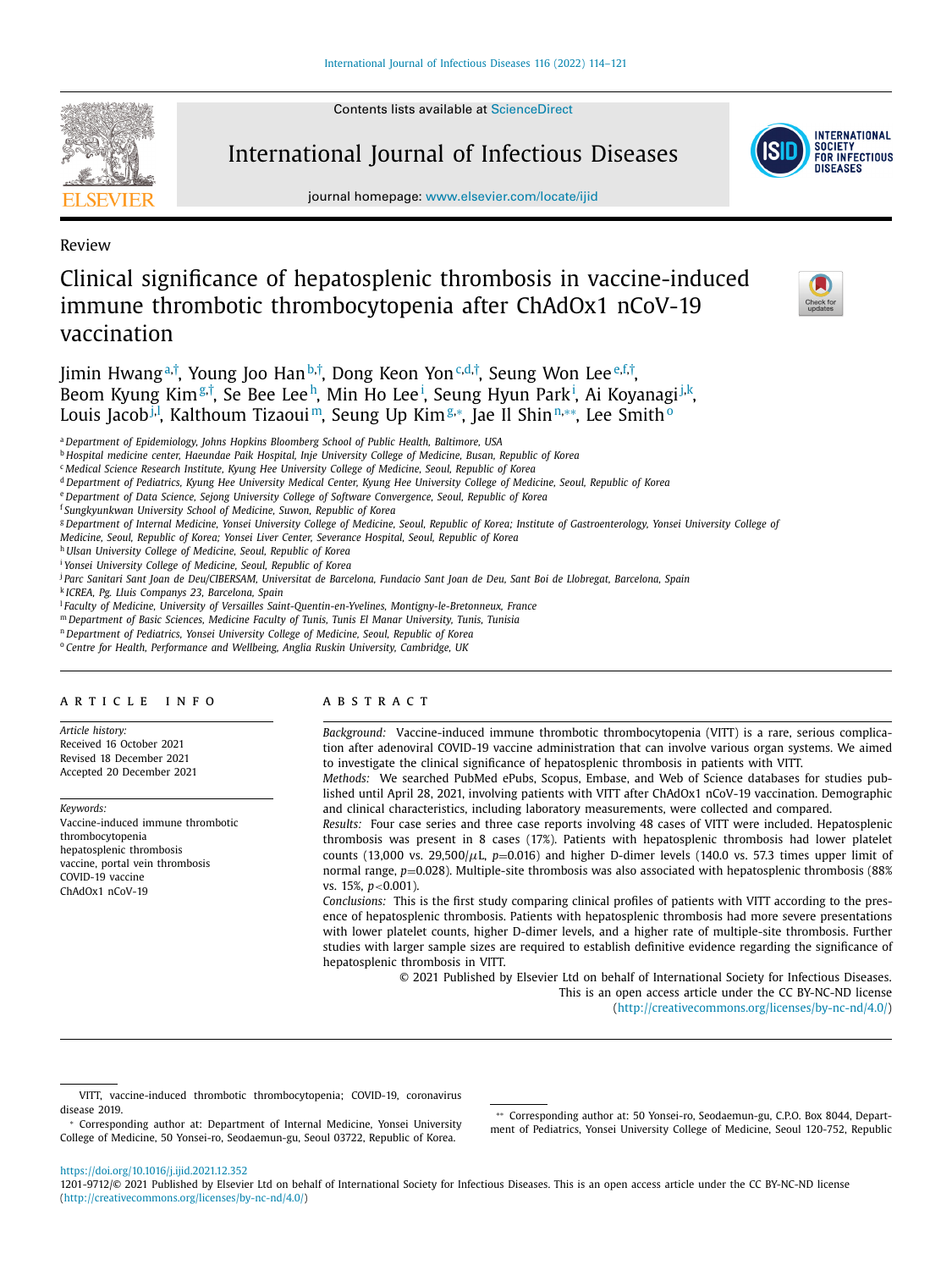# <span id="page-1-0"></span>**Introduction**

Since the first cases were discovered at the end of 2019, the ongoing COVID-19 pandemic has significantly altered the lives of people around the world. Vaccines to prevent infection from its causative organism, SARS-CoV-2, were developed by the end of 2020 and have now become humanity's hope of regaining normalcy by acquiring protective immunity against COVID-19. However, as vaccines against COVID-19 have been distributed globally at an unprecedented rate, cases of serious adverse events postvaccination have been accumulating. Therefore, it is necessary to quickly assess, stratify, and evaluate serious adverse reactions of COVID-19 vaccines.

In particular, cases of vaccine-induced immune thrombotic thrombocytopenia (VITT) have been reported since February 2021, particularly after vaccination with the ChAdOx1 nCoV-19 vaccine, one of the adenovirus vector-based vaccines [\(Franchini](#page-6-0) et al., 2021; [Greinacher](#page-6-0) et al., 2021; [Mehta](#page-6-0) et al., 2021; [Schultz](#page-7-0) et al., 2021; [Scully](#page-7-0) et al., 2021; [Thaler](#page-7-0) et al., 2021; [Tiede](#page-7-0) et al., 2021). VITT is caused by immunoglobulin G molecules that recognize platelet factor 4 (PF4) bound to platelets, which eventually causes platelet activation and stimulation of the coagulation system; these antibodies are detectable through PF4 enzyme-linked immunosorbent assay (ELISA). Although not dependent on heparin or caused by heparin exposure, the disease process has been noted to be similar to heparin-induced thrombocytopenia (HIT) [\(Turnes](#page-7-0) et al., 2008). However, the mechanisms by which the components of this vaccine generate new antibodies or stimulate existing antibodies are largely unknown.

The clinical profile of VITT has not been completely elucidated, but it is reported to involve various organ systems, including the cerebral veins, pulmonary arteries, and the portal vein. Previously, we conducted a systematic review assessing the severity and clinical characteristics of people with VITT [\(Hwang](#page-6-0) et al., 2021a, [2021b\)](#page-6-0). However, the role of hepatosplenic thrombosis in patients with VITT is little understood to date. Because the liver is responsible for nearly a quarter of the cardiac output, it is an important site of thrombosis with significant mortality and morbidity (Eipel et al., 2010; [Sharma](#page-7-0) et al., 2016). We aimed to investigate the [significance](#page-6-0) of hepatosplenic thrombosis in VITT after ChAdOx1 nCoV-19 vaccination.

### **Methods**

## *Literature and search strategy*

We adhered to the Preferred Reporting Items for Systematic Reviews and Meta-Analyses statement (Table S1). To systematically review all reported cases of VITT after ChAdOx1 nCoV-19 vaccination, we searched PubMed ePubs, Scopus, Embase, and Web of Science databases for articles published up to April 28, 2021. We used the following search algorithm: ("COVID-19" OR "SARS-CoV-2" OR coronavirus OR 2019-nCoV OR "wuhan coronavirus" OR "covid 2019") AND ("2019-ncov vaccine" OR "sarscov-2 vaccine" OR "covid 19 vaccine" OR "covid-19 vaccine" OR "covid19 vaccine" OR "human coronavirus 2019 vaccine" OR "sars coronavirus 2 vaccine" OR "wuhan coronavirus vaccine") AND ("thrombosis" OR thrombosis OR "rethrombosis" OR "sclerothrombosis" OR "thrombo-obliterative disease" OR "thrombo occlusive" OR "thrombo obliterative" OR thrombotic). We did not impose restrictions on languages or publication date. Detailed search strategies are presented in Table S2.

# *Eligibility criteria and study selection*

We included randomized controlled trials, cohort studies, observational studies, case series, and case reports involving cases with hemorrhagic or thrombotic events documented by clinical and radiologic findings that occurred after vaccination with the ChAdOx1 nCoV-19 vaccine. We included only the studies documenting clinical cases examined in a hospital setting, excluding reports of autopsies and postmortem examinations. We further excluded cases where vaccines other than the ChAdOx1 nCoV-19 vaccine were administered. Review articles, letters to the editors, abstracts, articles that did not contain sufficient information on the patients, including duplicate cases, were also excluded.

Three investigators (SHP, SBL, and JIS) identified the eligible studies by screening titles and abstracts independently. When the titles and abstracts of studies met the inclusion criteria, their full texts were reviewed for final selection. Any disagreement was resolved through consensus-based discussion among the authors.

# *Data extraction*

Three investigators (SHP, SBL, and JIS) extracted data on demographic and clinical characteristics such as age, sex, ethnicity, pre-existing medical conditions, onset of symptoms, type of symptoms, presence of hepatosplenic thrombosis, laboratory data, including immunologic and platelet activation assays, the location and the number of sites where thrombosis and/or hemorrhage occurred, treatment modalities, and mortality. Hepatosplenic thrombosis was defined as thrombosis that occurred in the portal vein, splenic vein, or any of the intrahepatic vessels.

## *Analysis*

Continuous variables were presented as medians with interquartile ranges (IQRs), whereas categorical variables were expressed as frequencies and percentages. Cases were classified into two groups according to the presence or absence of hepatosplenic thrombosis. The two groups were compared with each other using the Mann-Whitney U test for continuous variables and Fisher's exact test for categorical variables. Differences were deemed statistically significant when two-tailed *p*<0.05. Statistical analyses were performed with R version 4.0.4 (R Core Team, Vienna, Austria).

# **Results**

A total of 673 articles were identified through database search after duplicates were removed. Among them, four case series and three case reports involving a total of 48 patients with VITT after ChAdOx1 nCoV-19 vaccination were identified [\(Figure](#page-2-0) 1 and [Table](#page-2-0) 1) [\(Franchini](#page-6-0) et al., 2021; [Greinacher](#page-6-0) et al., 2021; [Mehta](#page-6-0) et al., 2021; [Schultz](#page-7-0) et al., 2021; [Scully](#page-7-0) et al., 2021; [Thaler](#page-7-0) et al., 2021; [Tiede](#page-7-0) et al., 2021).

Demographic and clinical characteristics of included cases are presented in [Table](#page-2-0) 1 and [Table](#page-3-0) 2. All included cases were reported from European countries, predominantly the United Kingdom and Germany. There were more female cases (65%) than male cases. Hepatosplenic thrombosis was present in 8 out of 48 patients (17%). Neurologic symptoms appeared in 60% of patients without hepatosplenic thrombosis and 20% of patients with hepatosplenic thrombosis. Patients with hepatosplenic thrombosis had lower median platelet counts (13,000 vs.  $29,500/\mu$ L,  $p=0.016$ ) and higher median D-dimer levels (140.0 vs. 57.3 times upper limit of

of Korea. Tel: +82-2-2228-2050; Fax: +82-2-393-9118; (ORCID 0000-0003-2326- 1820).

*E-mail addresses:* [ksukorea@yuhs.ac](mailto:ksukorea@yuhs.ac) (S.U. Kim), [shinji@yuhs.ac](mailto:shinji@yuhs.ac) (J.I. Shin). † Co-first authors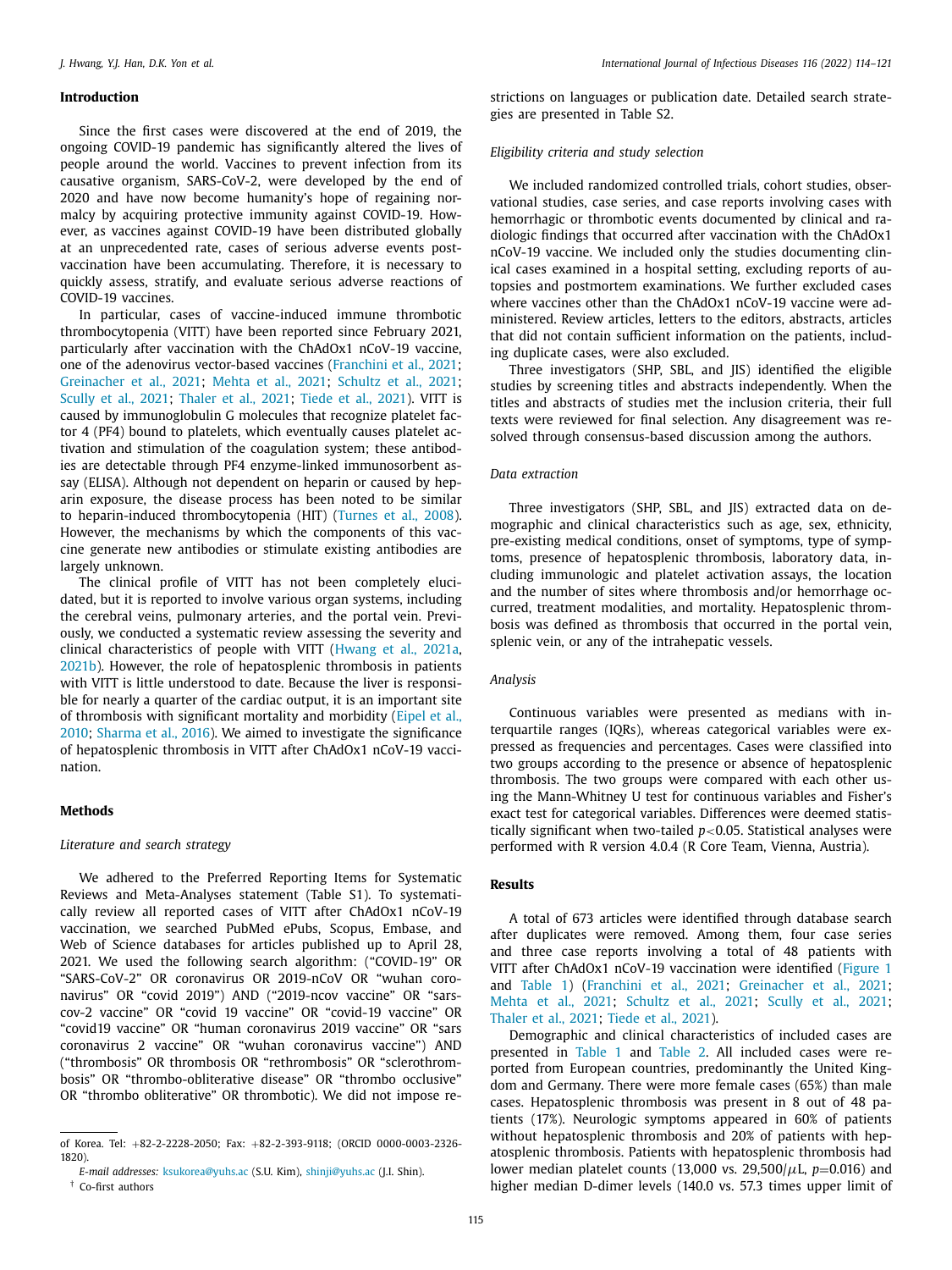<span id="page-2-0"></span>

**Figure 1.** Study selection

| Table 1 |                                      |  |
|---------|--------------------------------------|--|
|         | Characteristics of included studies. |  |

| Authors          | No. of<br>cases | Nation                 | Age                 | Gender or<br>% female | Days between<br>vaccination and<br>symptom onset | First or<br>second<br>dose | Mortality       | Location of thrombosis<br>and/or hemorrhage   |
|------------------|-----------------|------------------------|---------------------|-----------------------|--------------------------------------------------|----------------------------|-----------------|-----------------------------------------------|
| Franchini et al. | 1               | Italy                  | 50                  | M                     | 11                                               | First                      | $100\%$ $(1/1)$ | CVT. ICH                                      |
| Greinacher       | 11              |                        | $22 - 49$           | 81%                   | $5 - 16$                                         | First                      | 54.5%           | 9 CVT, 3 SVT, 3 PE, 4                         |
| et al.           |                 | Germany,<br>Austria    |                     |                       |                                                  |                            | (6/11)          | Other                                         |
| Schultz et al.   | 5               | Norway                 | $32 - 54$           | 80%                   | $\leq 10$                                        | First                      | $60\%$ (3/5)    | 5 CVT, 1 SVT                                  |
| Scully et al.    | 23              | United<br>King-<br>dom | 46<br>(me-<br>dian) | 61%                   | $6 - 24$                                         | First                      | 30% (7/23)      | 14 CVT, 4 PE, 1 DVT, 2<br><b>SVT</b>          |
| Mehta et al.     | $\overline{2}$  | United<br>King-<br>dom | 32, 25              | M                     | $6 - 9$                                          | First                      | $100\% (2/2)$   | 2 CVT                                         |
| Thaler et al.    |                 | Austria                | 62                  | F                     | 8                                                | First                      | $0\%$ (0/1)     | Isolated<br>thrombocytopenia                  |
| Tiede et al.     | 5               | Germany                | $41 - 67$           | F                     | $5 - 11$                                         | First                      | $0\%$ (0/5)     | 1 CVT, 2 arterial<br>infarction, 1 TIA, 1 SVT |

CVT, cerebral venous thrombosis; ICH, intracerebral hemorrhage; PE, pulmonary embolism; SVT, splanchnic vein thrombosis; TIA, transient ischemic attack.

normal range,  $p=0.028$ ) than those without hepatosplenic thrombosis. There were no significant differences in age, sex, days between vaccination and admission, and laboratory values such as prothrombin time, activated partial thromboplastin time, fibrinogen, and anti-PF4 antibody levels [\(Table](#page-3-0) 2).

The most common site of thrombosis in patients without hepatosplenic thrombosis was the brain (80%). The brain was also the most common extra-hepatosplenic site of thrombosis in patients with hepatosplenic thrombosis (50%). Two or more sites of thrombosis were observed at a higher rate in patients with hepatosplenic thrombosis than in those without hepatosplenic thrombosis (88% vs. 15%, *p*<0.001). Cardiovascular or intracardiac thromboses were observed more frequently in patients with hepatosplenic thrombosis than in patients without hepatosplenic thrombosis (25% vs. 0%, *p*=0.025). Thromboses in medium to large-sized vessels were also observed more frequently in patients with hepatosplenic thrombosis than in those without hepatosplenic thrombosis (38% vs. 8%, *p*=0.049) [\(Table](#page-4-0) 3).

Applied treatment methods were described in 25 of 48 cases. There was no significant difference in treatment methods between the two groups. Heparin was administered to 60% of patients

with hepatosplenic thrombosis and to 45% of patients without hepatosplenic thrombosis. Corticosteroids were administered in all cases except 1. Intravenous immunoglobulin (IVIG) was administered to 40% of cases with hepatosplenic thrombosis and 35% of cases without hepatosplenic thrombosis [\(Table](#page-4-0) 4). Although not statistically significant, the case fatality rate was higher in patients with hepatosplenic thrombosis (50% vs. 39%,  $p=0.697$ ).

# **Discussion**

VITT clinically presents as arterial or venous thrombosis with moderate or severe thrombocytopenia. Its presentation has been described to be similar to those seen in severe HIT except for the absence of previous heparin use (Klok et al., [2021;](#page-6-0) Turnes et al., 2008). HIT is caused by [PF4-binding](#page-7-0) antibodies which form an immune complex with the PF4-heparin complex and in turn activates  $Fc\gamma$  RIIA receptors on the platelet surface. This stimulation induces downstream activation of Bruton tyrosine kinase as a critical signaling pathway for subsequent steps in platelet activation. VITT differs from HIT in that viral proteins and free DNA in the vaccine bind to PF4. This complex acts as a neoantigen to induce the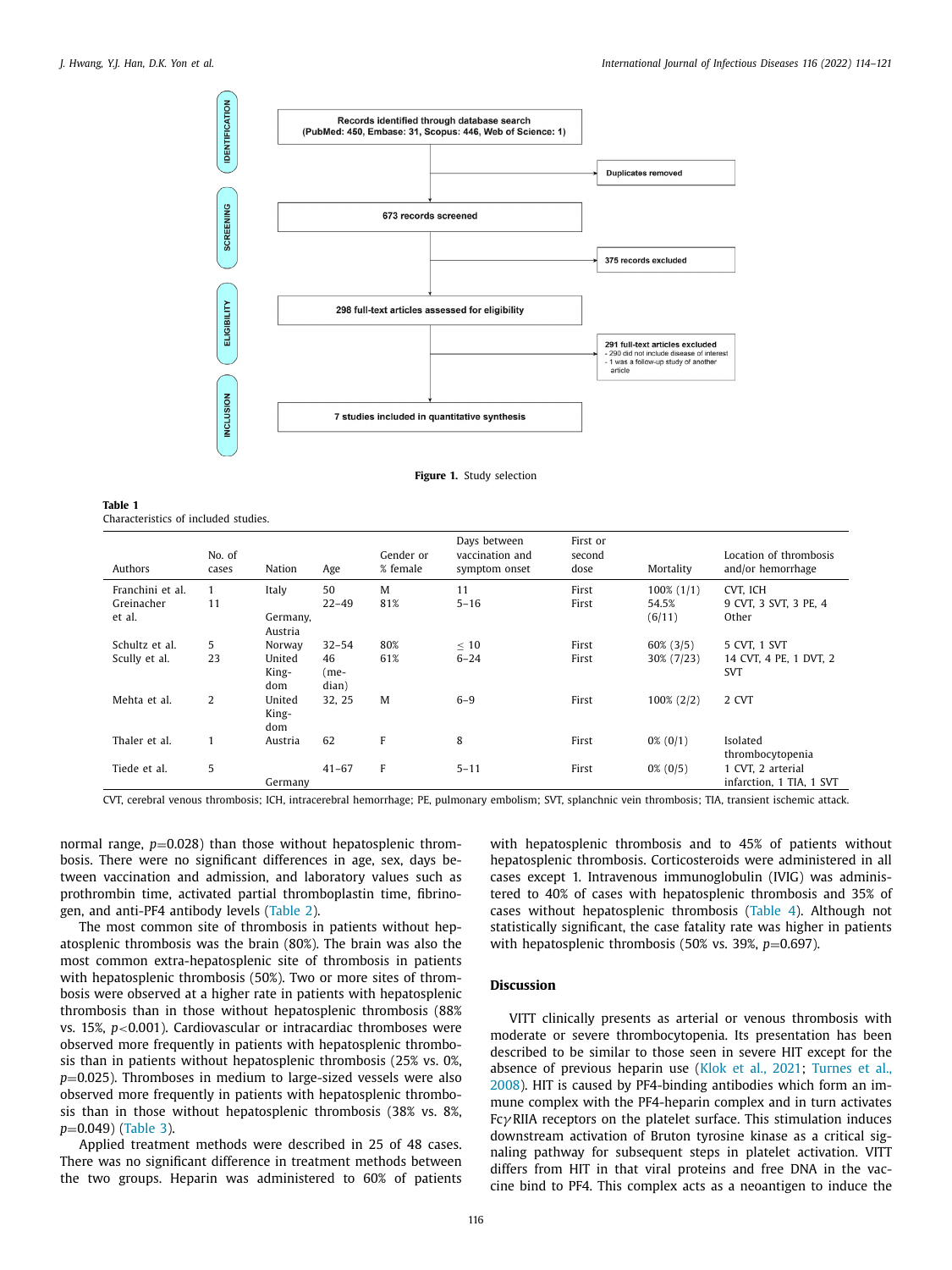#### <span id="page-3-0"></span>**Table 2**

Demographic and clinical characteristics of patients with and without hepatosplenic thrombosis after ChAdOx1 nCoV-19 vaccination.

| Characteristics                                      | Total $(n=48)$<br>Number of patients (%)<br>/ Median [IQR] | No hepatosplenic<br>thrombosis $(n=40)$<br>Number of patients (%)<br>/ Median [IQR] | Hepatosplenic<br>thrombosis $(n=8)$<br>Number of patients (%)<br>/ Median [IQR] | P-value |  |  |  |
|------------------------------------------------------|------------------------------------------------------------|-------------------------------------------------------------------------------------|---------------------------------------------------------------------------------|---------|--|--|--|
| Demographic information                              |                                                            |                                                                                     |                                                                                 |         |  |  |  |
| Age                                                  | 46.0 [32.0-55.0]                                           | 44.0 [33.0-57.5]                                                                    | 54.0 [32.0-55.0]                                                                | 0.894   |  |  |  |
| Age $> 60$ years                                     | 9/37 (24.3%)                                               | 8/32 (25.0%)                                                                        | $1/5(20.0\%)$                                                                   | 1.000   |  |  |  |
| Age $>$ 40 years                                     | 21/37 (56.8%)                                              | 18/32 (56.2%)                                                                       | $3/5(60.0\%)$                                                                   | 1.000   |  |  |  |
| Female                                               | 24/37 (64.9%)                                              | 21/32 (65.6%)                                                                       | $3/5(60.0\%)$                                                                   | 1.000   |  |  |  |
| Days between                                         | $10.0$ [8.0-13.5]                                          | $10.0$ [8.0-14.0]                                                                   | $9.5$ [6.5-12.0]                                                                | 0.311   |  |  |  |
| vaccination and                                      |                                                            |                                                                                     |                                                                                 |         |  |  |  |
| admission $\overline{ }$                             |                                                            |                                                                                     |                                                                                 |         |  |  |  |
| <b>Clinical presentations</b>                        |                                                            |                                                                                     |                                                                                 |         |  |  |  |
| Systemic                                             | 6/25(24%)                                                  | 5/20 (25.0%)                                                                        | $1/5(20.0\%)$                                                                   | 1.000   |  |  |  |
| Neurologic                                           | 13/25 (52%)                                                | 12/20 (60.0%)                                                                       | $1/5(20.0\%)$                                                                   | 0.160   |  |  |  |
| Bleeding                                             | 3/25(12%)                                                  | 3/20 (15.0%)                                                                        | $0/5(0.0\%)$                                                                    | 1.000   |  |  |  |
| Gastrointestinal                                     | 2/25(8%)                                                   | 2/20 (10.0%)                                                                        | $0/5(0.0\%)$                                                                    | 1.000   |  |  |  |
| Musculoskeletal                                      | 3/25(12%)                                                  | 3/20 (15.0%)                                                                        | $0/5(0.0\%)$                                                                    | 1.000   |  |  |  |
| <b>Laboratory findings</b>                           |                                                            |                                                                                     |                                                                                 |         |  |  |  |
| <b>Platelet</b>                                      |                                                            |                                                                                     |                                                                                 |         |  |  |  |
| Platelet count                                       | 27,000.0                                                   | 29,500.0                                                                            | 12,500.0                                                                        | 0.02    |  |  |  |
|                                                      | $[16,000.0 - 62,000.0]$                                    | $[17,000.0 - 64,000.0]$                                                             | $[10,500.0-25,000.0]$                                                           |         |  |  |  |
| Platelet count <                                     | 21/46 (45.7%)                                              | 15/38 (39.5%)                                                                       | $6/8$ (75.0%)                                                                   | 0.117   |  |  |  |
| $25 \times 10^3/\mu L$                               |                                                            |                                                                                     |                                                                                 |         |  |  |  |
| $PT^{\dagger}$                                       |                                                            |                                                                                     |                                                                                 |         |  |  |  |
| PT INR                                               | $1.2$ [1.1-1.4]                                            | $1.2$ [1.1-1.4]                                                                     | $1.2$ [1.1-1.3]                                                                 | 0.667   |  |  |  |
| Prolonged PT <sup>†</sup><br>$aPTT^{\dagger\dagger}$ | 26/36 (72.2%)                                              | 22/30 (73.3%)                                                                       | 4/6(66.7%)                                                                      | 1.000   |  |  |  |
| aPTT sec                                             |                                                            | 29.0 [25.0-36.0]                                                                    | 34.5 [32.7-41.6]                                                                | 0.233   |  |  |  |
| Prolonged aPTT <sup>††</sup>                         | 31.0 [25.9-37.4]<br>14/35 (40.0%)                          | 12/29 (41.4%)                                                                       | $2/6$ (33.3%)                                                                   | 1.000   |  |  |  |
| Fibrinogen                                           |                                                            |                                                                                     |                                                                                 |         |  |  |  |
| Fibrinogen (mg/dL)                                   | 130.0 [100.0-230.0]                                        | 130.0 [105.0-240.0]                                                                 | 120.0 [95.0-201.5]                                                              | 0.597   |  |  |  |
| Fibrinogen $<$ 150                                   | 22/38 (57.9%)                                              | 18/31 (58.1%)                                                                       | 4/7(57.1%)                                                                      | 1.000   |  |  |  |
| mg/dL                                                |                                                            |                                                                                     |                                                                                 |         |  |  |  |
| Fibrinogen $< 200$                                   | 24/38 (63.2%)                                              | 19/31 (61.3%)                                                                       | 5/7(71.4%)                                                                      | 1.000   |  |  |  |
| mg/dL                                                |                                                            |                                                                                     |                                                                                 |         |  |  |  |
| D-dimer                                              |                                                            |                                                                                     |                                                                                 |         |  |  |  |
| D-dimer (ratio to                                    | 74.0 [26.7-140.0]                                          | 57.3 [20.3-128.3]                                                                   | 140.0 [96.7-150.4]                                                              | 0.028   |  |  |  |
| upper limit of normal                                |                                                            |                                                                                     |                                                                                 |         |  |  |  |
| range)                                               |                                                            |                                                                                     |                                                                                 |         |  |  |  |
| Elevated D-dimer                                     | 40/40 (100.0%)                                             | 33/33 (100.0%)                                                                      | 7/7 (100.0%)                                                                    |         |  |  |  |
| level $(>500$ mg/L, FEU)                             |                                                            |                                                                                     |                                                                                 |         |  |  |  |
| HIT ELISA (n=42) $\psi$                              |                                                            |                                                                                     |                                                                                 |         |  |  |  |
| HIT ELISA (OD)                                       | $2.3$ [1.4-3.0]                                            | $2.5$ [1.6-3.0]                                                                     | $1.3$ [1.0-2.8]                                                                 | 0.356   |  |  |  |
| HIT ELISA positive                                   | 40/42 (95.2%)                                              | 33/35 (94.3%)                                                                       | 7/7 (100.0%)                                                                    | 1.000   |  |  |  |
| <b>Positive for</b>                                  | 18/20 (90.0%)                                              | 13/15 (86.7%)                                                                       | 5/5 (100.0%)                                                                    | 1.000   |  |  |  |
| functional platelet                                  |                                                            |                                                                                     |                                                                                 |         |  |  |  |
| activation assay                                     |                                                            |                                                                                     |                                                                                 |         |  |  |  |
| <b>Mortality</b>                                     | 19/47 (40.4%)                                              | 15/39 (38.5%)                                                                       | $4/8$ (50.0%)                                                                   | 0.697   |  |  |  |
|                                                      |                                                            |                                                                                     |                                                                                 |         |  |  |  |

aPTT, activated partial thromboplastin time; ELISA, enzyme-linked immunosorbent assay; HIT, heparin-induced thrombocytopenia; IQR, interquartile range; PT, Prothrombin time.

 $\oint$  If days between vaccination and admission were not given, days between vaccination and the onset of symptoms were presented.

† PT normal range, 10.0–12.0 sec; PT INR normal range, 0.9–1.1

†† aPTT normal range, 25.0–35.0 sec; aPTT ratio normal range, 0.8–1.2.

development of antibodies against PF4 and a mechanism similar to that in HIT proceeds [\(Ahmed](#page-6-0) et al., 2007).

Although VITT is a systemic condition, its clinical manifestation and severity appear to be related to the location of the thrombus. Clinical sequelae resulting from the obstruction of blood flow depend on the importance of the organs involved and the amount of blood flow involved. We recently investigated the severity and clinical characteristics of VITT induced by adenoviral COVID-19 vaccines [\(Hwang](#page-6-0) et al., 2021a, [2021b\)](#page-6-0) and found that the presence of intracerebral hemorrhage and cerebral venous thrombosis (CVT) was associated with mortality in patients with adenoviral COVID-19 vaccine-associated VITT. Likewise, since the liver is directly connected to the splanchnic vessels, hepatosplenic thrombosis can result in a major obstruction in the systemic circulation. Furthermore, obstruction in the portal vein could deplete the liver of twothirds of its blood supply [\(Simonetto](#page-7-0) et al., 2020). Therefore, the clinical forms of hepatosplenic thrombosis depend on the specific location of the thrombus in the hepatosplenic circulation, the degree of portal vein obstruction, and its extension into the superior mesenteric or splenic vein. Intestinal ischemia, necrosis, or perforation resulting from a disruption in splanchnic blood flow can lead to fatal conditions such as systemic infection in association with intestinal microbes [\(Kumar](#page-6-0) et al., 2001).

To our knowledge, this is the first study to compare the clinical profiles of patients with and without hepatosplenic thrombosis among VITT cases. Patients with hepatosplenic thrombosis showed more severe clinical findings than patients without hepatosplenic thrombosis, such as lower platelet counts, higher D-dimer levels, and more thrombotic sites. Although it was difficult to evaluate the statistical significance because of the small number of cases, we observed a higher case fatality rate in patients with hepatosplenic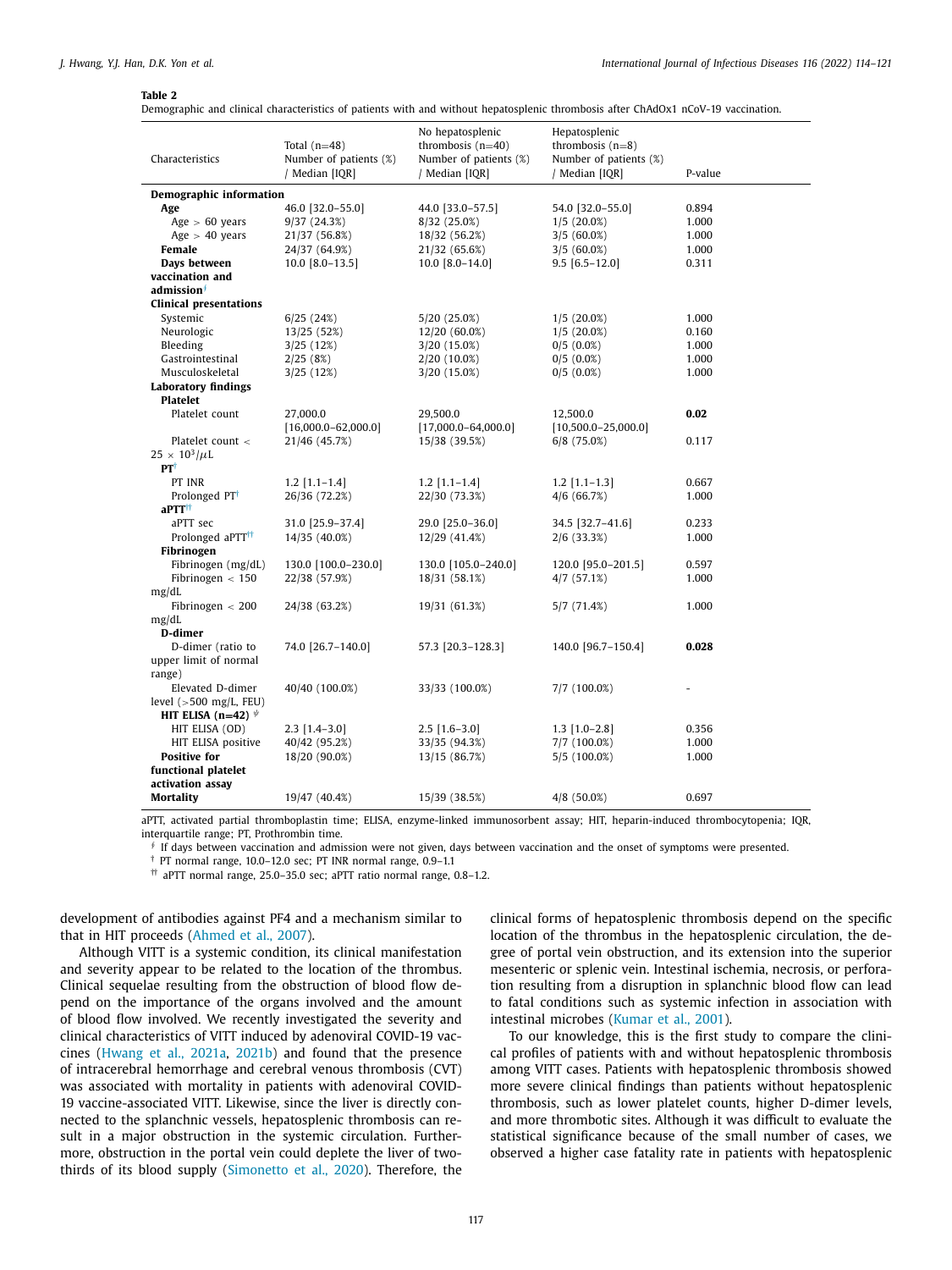#### <span id="page-4-0"></span>**Table 3**

Thrombosis and hemorrhage of patients with and without hepatosplenic thrombosis after ChAdOx1 nCoV-19 vaccination.

| Thrombosis/Hemorrhage             | Total $(n=48)$<br>Number of patients (%) | No hepatosplenic thrombosis $(n=40)$<br>Number of patients (%) | Hepatosplenic thrombosis $(n=8)$<br>Number of patients (%) | $P-$<br>value |
|-----------------------------------|------------------------------------------|----------------------------------------------------------------|------------------------------------------------------------|---------------|
| <b>Thrombosis</b>                 |                                          |                                                                |                                                            |               |
| <b>Presence of thrombosis</b>     | 46 (95.8%)                               | 38 (95.0%)                                                     | 8 (100.0%)                                                 | 1.000         |
| Two or more sites of thrombosis   | 13 (27.1%)                               | 6(15.0%)                                                       | 7(87.5%)                                                   | ~< 0.001      |
| <b>Location of thrombosis</b>     |                                          |                                                                |                                                            |               |
| <b>Brain</b>                      | 36 (75.0%)                               | 32 (80.0%)                                                     | $4(50.0\%)$                                                | 0.094         |
| Cerebral venous thrombosis        | 31 (64.6%)                               | 27 (67.5%)                                                     | $4(50.0\%)$                                                | 0.428         |
| Middle cerebral artery thrombosis | 2(4.2%)                                  | 2(5.0%)                                                        | $0(0.0\%)$                                                 | 1.000         |
| Arterial cerebral ischemic attack | 3(6.2%)                                  | 3(7.5%)                                                        | $0(0.0\%)$                                                 | 1.000         |
| Heart                             | 2(4.2%)                                  | $0(0.0\%)$                                                     | 2(25.0%)                                                   | 0.025         |
| Myocardial infarction             | 1(2.1%)                                  | $0(0.0\%)$                                                     | 1(12.5%)                                                   | 0.167         |
| Intraventricular thrombus         | 1(2.1%)                                  | $0(0.0\%)$                                                     | 1(12.5%)                                                   | 0.167         |
| Pulmonary system                  | 9(18.8%)                                 | 6(15.0%)                                                       | 3(37.5%)                                                   | 0.159         |
| Pulmonary embolism                | 8 (16.7%)                                | 5(12.5%)                                                       | 3(37.5%)                                                   | 0.116         |
| Not specified                     | 1(2.1%)                                  | 1(2.5%)                                                        | $0(0.0\%)$                                                 | 1.000         |
| Gastrointestinal system           | 2(4.2%)                                  | 1(2.5%)                                                        | 1(12.5%)                                                   | 0.309         |
| Medium to large-sized vessels     | 6(12.5%)                                 | 3(7.5%)                                                        | 3(37.5%)                                                   | 0.049         |
| Deep vein thrombosis              | 3(6.2%)                                  | 2(5.0%)                                                        | 1(12.5%)                                                   | 0.429         |
| Acute aortic thrombosis           | 1(2.1%)                                  | $0(0.0\%)$                                                     | 1(12.5%)                                                   | 0.167         |
| Aortoiliac thrombosis             | 1(2.1%)                                  | $0(0.0\%)$                                                     | 1(12.5%)                                                   | 0.167         |
| Internal jugular vein thrombosis  | 1(2.1%)                                  | 1(2.5%)                                                        | $0(0.0\%)$                                                 | 1.000         |
| Inferior vena cava thrombosis     | 1(2.1%)                                  | $0(0.0\%)$                                                     | 1(12.5%)                                                   | 0.167         |
| Others                            | 1(2.1%)                                  | 1(2.5%)                                                        | $0(0.0\%)$                                                 | 1.000         |
| Hemorrhage                        |                                          |                                                                |                                                            |               |
| Presence of hemorrhage            | 12 (25.0%)                               | 11 (27.5%)                                                     | 1(12.5%)                                                   | 0.659         |
| <b>Location of hemorrhage</b>     |                                          |                                                                |                                                            |               |
| Intracerebral hemorrhage          | 7(14.6%)                                 | 6(15.0%)                                                       | 1(12.5%)                                                   | 1.000         |
| Subarachnoid hemorrhage           | 3(6.2%)                                  | 3(7.5%)                                                        | $0(0.0\%)$                                                 | 1.000         |
| Adrenal hemorrhage                | 1(2.1%)                                  | 1(2.5%)                                                        | $0(0.0\%)$                                                 | 1.000         |
| Not specified                     | 1(2.1%)                                  | 1(2.5%)                                                        | $0(0.0\%)$                                                 | 1.000         |

## **Table 4**

Treatment modalities in patients with and without hepatosplenic thrombosis after ChAdOx1 nCoV-19 vaccination.

| Treatment                              | Total $(n=48)$<br>Number of patients (%) | No hepatosplenic thrombosis $(n=40)$<br>Number of patients (%) | Hepatosplenic thrombosis $(n=8)$<br>Number of patients (%) | $P-$<br>value |
|----------------------------------------|------------------------------------------|----------------------------------------------------------------|------------------------------------------------------------|---------------|
| Heparin                                | 12/25 (48.0%)                            | 9/20(45.0%)                                                    | $3/5(60.0\%)$                                              | 0.645         |
| Unfractionated heparin                 | 7/25 (28.0%)                             | 5/20 (25.0%)                                                   | $2/5(40.0\%)$                                              | 0.597         |
| Low-molecular-weight heparin           | $5/25(20.0\%)$                           | $4/20(20.0\%)$                                                 | $1/5(20.0\%)$                                              | 1.000         |
| Corticosteroids                        | 24/25 (96.0%)                            | 19/20 (95.0%)                                                  | 5/5 (100.0%)                                               | 1.000         |
| Prednisolone                           | 3/25 (12.0%)                             | 2/20 (10.0%)                                                   | $1/5(20.0\%)$                                              | 0.504         |
| Methylprednisolone                     | 2/25(8.0%)                               | 2/20 (10.0%)                                                   | $0/5(0.0\%)$                                               | 1.000         |
| Dexamethasone                          | $1/25(4.0\%)$                            | $1/20(5.0\%)$                                                  | $0/5(0.0\%)$                                               | 1.000         |
| Transfusion                            |                                          |                                                                |                                                            |               |
| Platelet                               | 6/25(24.0%)                              | 5/20 (25.0%)                                                   | $1/5(20.0\%)$                                              | 1.000         |
| Red blood cell                         | $1/25(4.0\%)$                            | $1/20(5.0\%)$                                                  | $0/5(0.0\%)$                                               | 1.000         |
| Fibrinogen concentrate                 | $1/25(4.0\%)$                            | $1/20(5.0\%)$                                                  | $0/5(0.0\%)$                                               | 1.000         |
| Surgery                                |                                          |                                                                |                                                            |               |
| Craniectomy or hemicraniectomy         | 4/25(16.0%)                              | $4/20(20.0\%)$                                                 | $0/5(0.0\%)$                                               | 0.549         |
| Thrombectomy                           | $1/25(4.0\%)$                            | $1/20(5.0\%)$                                                  | $0/5(0.0\%)$                                               | 1.000         |
| Intravenous immunoglobulin             | 9/25(36.0%)                              | 7/20 (35.0%)                                                   | $2/5(40.0\%)$                                              | 1.000         |
| Tissue plasminogen activator           | $1/25(4.0\%)$                            | $0/20(0.0\%)$                                                  | $1/5(20.0\%)$                                              | 0.200         |
| Direct thrombin inhibitor (Argatroban) | 4/25(16.0%)                              | 3/20 (15.0%)                                                   | $1/5(20.0\%)$                                              | 1.000         |
| Eculizumab                             | 2/25(8.0%)                               | $1/20(5.0\%)$                                                  | $1/5(20.0\%)$                                              | 0.367         |

thrombosis. Additional studies with higher statistical power may better assess the differences in fatality.

Diffuse intravascular coagulation (DIC) and inflammatory cytokines induced by vaccination with the ChAdOx1 nCoV-19 vaccine could contribute to the development of PVT (Cui et al., [2018;](#page-6-0) Ewer et al., [2021\)](#page-6-0), which may explain the association of hepatosplenic thrombosis with more severe VITT profiles and more thrombotic lesions in this study. According to a post-mortem examination of two typical cases of VITT, large vessel involvement was much more extensive than was detected by imaging. In this examination, microscopic findings revealed vascular thrombotic occlusion in the microcirculation of multiple organs and increased inflammatory infiltrates. In addition, immunohistochemical analysis showed the expression of vascular or perivascular adhesion molecules such as VICAM1 and CD66b+, CD163+, and CD61+ activated inflammatory cells expressing C1r, which suggested that multi-organ microvascular damage in VITT is induced through inflammatory processes involving an activation of the innate immune system and the complement pathway [\(Pomara](#page-6-0) et al., 2021a).

Portal vein thrombosis (PVT) is a rare entity known to be associated with a variety of underlying conditions such as liver cirrhosis, malignancies, and autoimmune diseases [\(Ogren](#page-6-0) et al., 2006). Acute PVT can progress into intestinal congestion or ischemia with abdominal pain, diarrhea, rectal bleeding, abdominal distension, vomiting, fever, or sepsis. Extensive splanchnic venous thrombosis can further cause ascites and variceal bleeding because of increased hydrostatic pressure. Persistent obstruction can lead to intestinal perforation, peritonitis, shock, and death from multiorgan failure [\(Kumar](#page-6-0) et al., 2015). Although the prognosis of PVT depends on the underlying disease, it is known that early intervention can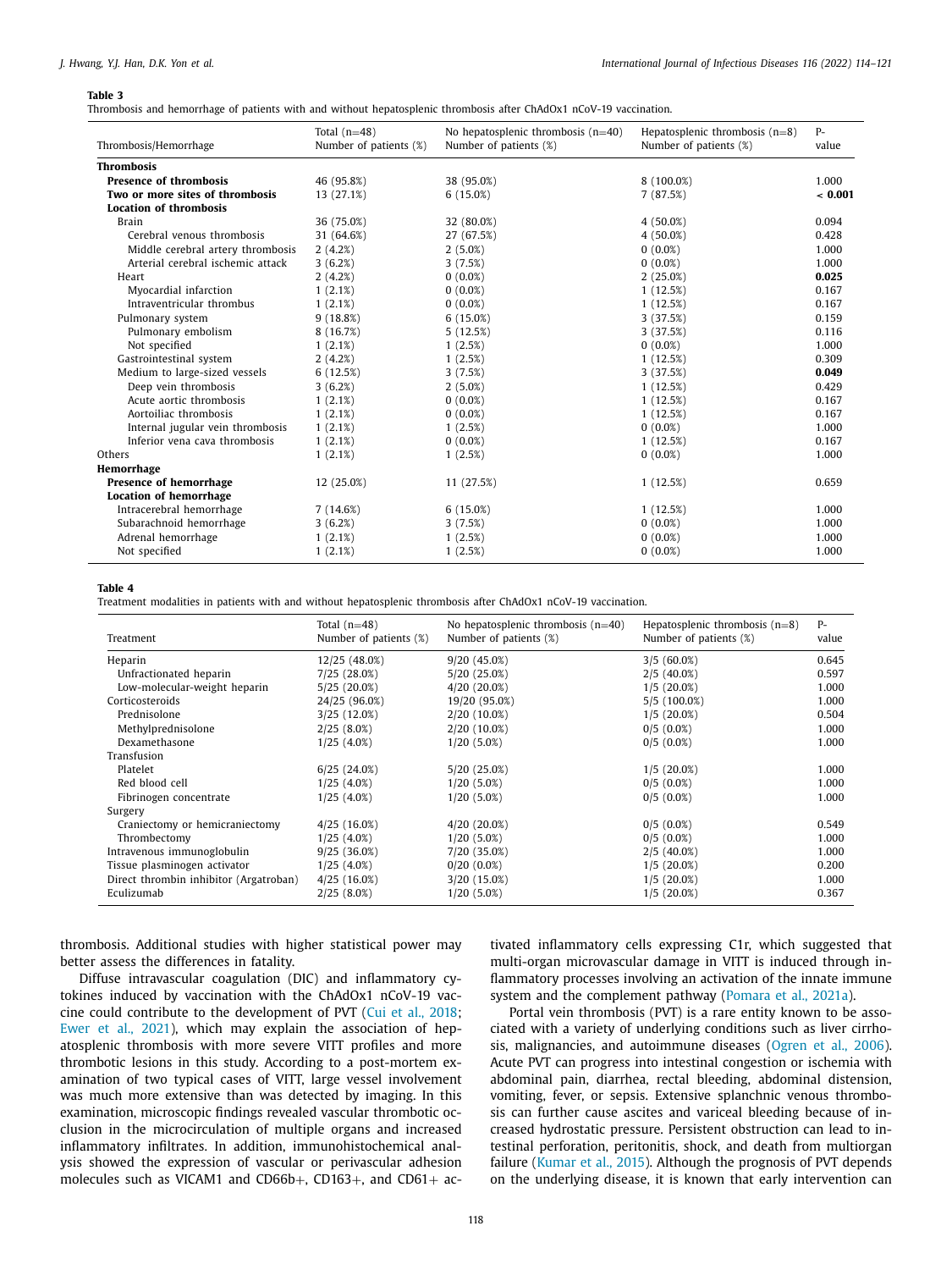be effective. If acute PVT is detected and treated before progression to intestinal infarction, the prognosis can be relatively good. On the other hand, in the case of intestinal ischemia and multiorgan failure, the in-hospital mortality rate is about 20% to 50% [\(Kumar](#page-6-0) et al., 2001; [Ponziani](#page-7-0) et al., 2010). Therefore, early diagnosis and intervention may contribute to improving the prognosis of hepatosplenic thrombosis in VITT.

To detect hepatosplenic thrombosis, early imaging is required for patients with abdominal symptoms and thrombocytopenia within 5 to 30 days after COVID-19 vaccination. Considering that most of the cases of hepatosplenic thrombosis included in this study did not present with abdominal pain and that multiplesite thrombosis was more common than in patients without hepatosplenic thrombosis, abdominal imaging may be helpful for patients with VITT who show severe thrombocytopenia or high Ddimer levels with or without abdominal pain. It is also notable that 44% of VITT cases with hepatosplenic thrombosis in this study did not present with CVT, a more well-known manifestation of VITT. Understanding the full scope of manifestations of VITT, including hepatosplenic involvement, is important in guiding timely recognition and proper management. Contrast-enhanced computed tomography of the abdomen and/or pelvis is the preferred modality of investigation, which is widely available and highly accurate for diagnosing vascular thrombosis and end-organ complications.

According to this study, there was no significant difference in treatment methods between patients with and without hepatosplenic thrombosis, although treatment data were available only in 25 out of 48 patients. Based on what is known to date, the British Society for Haematology has recommended the urgent use of IVIG to treat VITT, starting at a dose of 1 g/kg, under close clinical monitoring, regardless of the severity of thrombocytopenia (The British society for [haematology,](#page-7-0) 2021). IVIG is known to inhibit platelet activation by blocking the  $Fc\gamma$ RIIA receptor. Depending on the risk of bleeding, additional doses of IVIG may be required. Corticosteroid therapy can be considered in conjunction with IVIG or independently when IVIG cannot be administered. In addition, non-heparin–based anticoagulation therapy such as direct oral anticoagulants, fondaparinux, danaparoid, or argatroban can be initiated when the platelet count is  $30.000/\mu$ L or higher. For a very severe or resistant disease, plasmapheresis is a possi-ble treatment option [\(Patriquin](#page-6-0) et al., 2021). Platelet transfusion is generally not recommended, as guidelines for platelet transfusion in severe thrombocytopenia with bleeding have not been established (Rizk et al., [2021\)](#page-7-0). Emergent catheter-guided thrombolysis or thrombectomy may be required to prevent mortality.

An important point to note is the causality association between vaccination and the reported thrombotic and/or hemorrhagic events. We assessed the causality between vaccination and VITT through the WHO adverse events following immunization (AEFI) guidelines, which recommend a four-step determination of (1) order of incidence, (2) temporal proximity, (3) exclusion of other causes, and (4) published evidence of causal association followed by an autopsy to determine the causality between vaccine administration and AEFI [\(Pomara](#page-6-0) et al., 2021b). In all cases included in our study, the first two steps of (1) order of incidence and (2) temporal proximity are established because all thrombotic and/or hemorrhagic events occurred after ChAdOx1 nCoV-19 vaccine administration, and the interval between vaccination and symptom onset ranged from 5 to 24 days, within the scope of 3 weeks proposed by the guidelines. We were able to presume the third criterion, (3) the exclusion of other causes, by the absence of other causes in the individual clinical reports, but we could not verify the third step because the comprehensive medical and vaccination records of each patient were not accessible. Lastly, the fourth step of (4) published evidence of causal association is met by multiple reports in the literature supporting a causal relationship [\(Butler](#page-6-0) et al., 2021; [MacIntyre,](#page-6-0) 2021). However, we were unable to access autopsy determination of causality through our systematic review. Under consideration of all these factors, we could conclude that the clinical scenarios in our panel of patients suggest a causality between vaccination and VITT, especially with the temporal association and supporting literature; however, without autopsy confirmation, our evidence does not meet the revised WHO AEFI guidelines.

In addition, according to the data from vaccine adverse event reporting systems, the frequency and outcome of VITT following ChAdOx1 nCoV-19 vaccination differ depending on the country. By 24 November, 2021, 380 and 47 cases of major thromboembolic events with thrombocytopenia following the first- and second-dose ChAdOx1 nCoV-19 vaccination, respectively, were reported in the United Kingdom, of which 74 (17%) had a fatal outcome (European [Medicines](#page-6-0) Agency, 2021). In other words, this adverse event occurs in about 1.5 per 100,000 people after the first dose and 0.2 per 100,000 people after the second dose. In Australia, VITT occurs in about 2 per 100,000 people after the first dose and 0.3 per 100,000 people after the second dose, with an overall case fatality rate of as low as 3% [\(MacIntyre](#page-6-0) et al., 2021). In our study, when comparing the United Kingdom ( $n = 25$ ) and Germany/Austria (n=17), case fatality rates in all VITT were similar at 36% and 35%, respectively. Hepatosplenic thrombosis was observed in 4 out of 25 cases in the United Kingdom (16%) and 3 out of 17 cases (18%) in Germany/Austria, with case fatality rates of 67% and 50%, respectively. Possible reasons for differences in the incidence and outcome may include differences in demographic characteristics, access to health care, the efficiency and capacity of health care systems, and early detection and administration of effective treatments such as IVIG; however, these differences may have simply come from differences in reporting rates between countries. Further accumulation of evidence from national surveillance data could shed some light on country-level differences and trends.

Although our study focuses on the serious adverse effects of the COVID-19 vaccine, it is well known that the effectiveness of the vaccines against COVID-19 outweighs the risk. In the United States, vaccine campaigns were estimated to be associated with a reduction of approximately 140,000 COVID-19 deaths by May 2021 [\(Gupta](#page-6-0) et al., 2021). In Israel, where the vaccines against COVID-19 were rapidly disseminated, the effectiveness of the vaccines was estimated to be 91.5% for asymptomatic COVID-19, 97.2% for COVID-19 hospitalization, and 96.7% for COVID-19 mortality for the first 4 months of the vaccine campaign (Haas et al., [2021\)](#page-6-0). In a study from Poland, more than 98% of patients with COVID-19 who were admitted to hospitals by May 2021 after the introduction of the vaccine were not previously vaccinated, and most of those previously vaccinated had received only the first dose less than 14 days before the onset of COVID-19 symptoms (Rzymski et al., 2021). In a study from Qatar, the estimated [effectiveness](#page-7-0) for the first and second doses of mRNA-1273 against infection with the Delta (B.1.617.2) variant was 74% and 73%, respectively. The estimated vaccine effectiveness against severe, critical, or fatal COVID-19 from the Delta variant infection was 93% for BNT162b2 or 96% for mRNA-1273 after the second dose (Tang et al., [2021\)](#page-7-0). In addition, it is estimated that 127,500 COVID-19 deaths and 24,144,000 SARS-CoV-2 infections have been prevented by September 2021 as a result of the COVID-19 vaccine program in the United Kingdom (UK Health [Security](#page-7-0) Agency, 2021). Therefore, it is important to document and respond appropriately to COVID-19 vaccine-related adverse events, but it is equally important to ensure transparent and timely communication to encourage vaccine uptake in communities.

Our study has some limitations. First, because the data for this study were drawn from a pooled analysis of published articles, original medical records were unavailable and some clinical in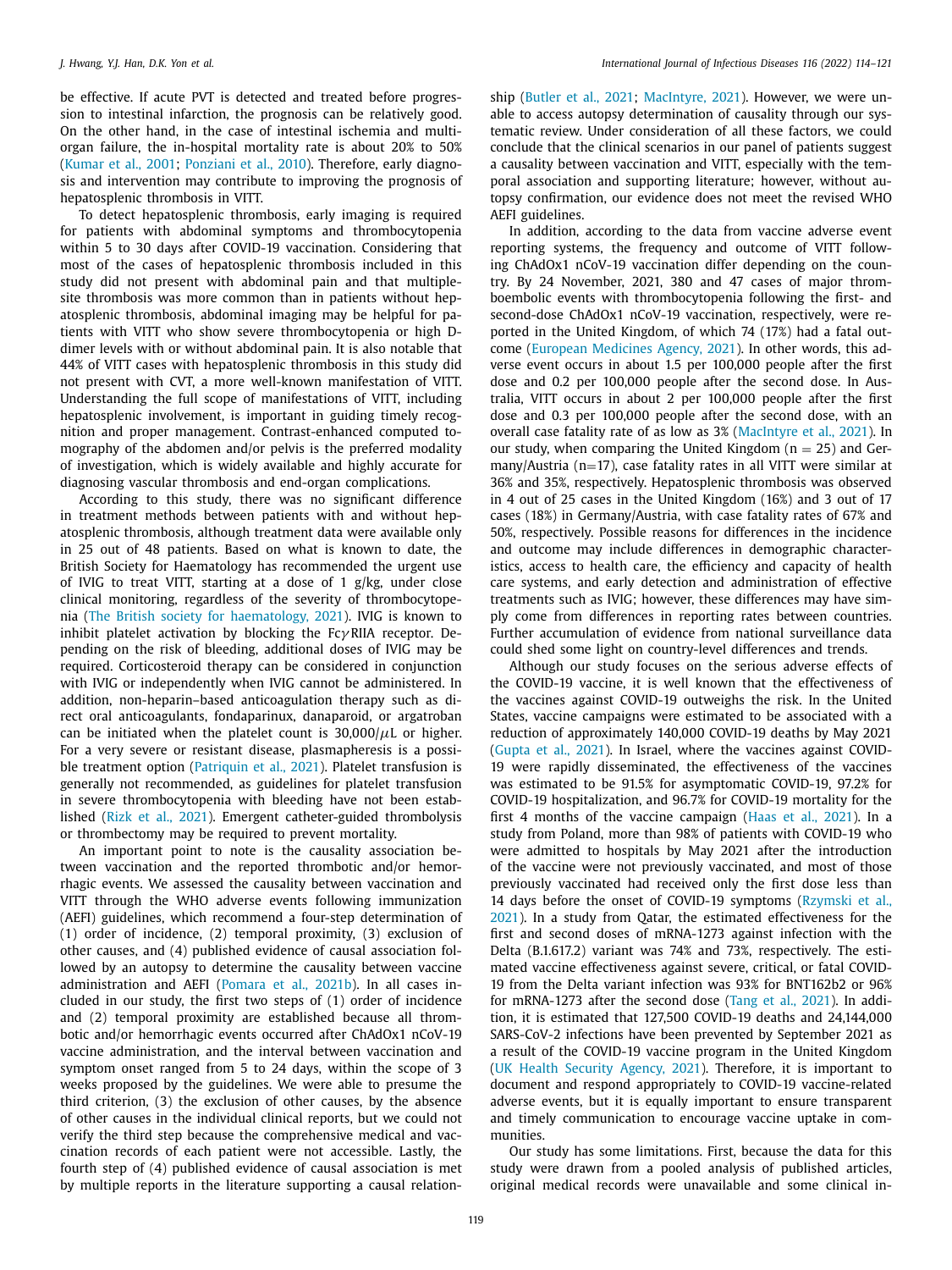<span id="page-6-0"></span>formation could not be extracted. For example, although a significant number of cases did not report significant previous medical history, we could not assert an absence of pre-existing conditions through a review of electronic medical records. Second, the sample size of this study was relatively small because of the recent emergence of VITT and its rare nature. Furthermore, as we only included published cases with documented VITT with stringent exclusion criteria, this study may have been subject to publication bias. Third, the treatment methods applied to cases in this study were not highly consistent with the currently recommended treatment: heparin was administered in about half of the included cases, and the administration rate of IVIG was as low as 36%. This is likely due to the early occurrences of these case reports, when the clinical consensus regarding the VITT was not yet established. Further research is warranted to provide more definitive evidence regarding the significance of hepatosplenic involvement in VITT. Controlled studies regarding treatment options for VITT could also shed light on the relevance of the current guidelines.

In conclusion, to our knowledge, this is the first study to compare the clinical profiles among patients with VITT according to the presence or absence of hepatosplenic thrombosis. Among patients with VITT, lower platelet counts, higher D-dimer levels, and more thrombosis sites were found in cases with hepatosplenic thrombosis than in those without hepatosplenic thrombosis, suggesting a relatively higher severity of hepatosplenic thrombosis. To improve the prognosis of hepatosplenic thrombosis in VITT through timely intervention, follow-up studies with larger sample sizes and more comprehensive clinical data are warranted.

## **Author contributions**

JH interpreted the data, wrote the first draft of the manuscript, and contributed to the writing of the final version of the manuscript. YJH interpreted the data, wrote the first draft of the manuscript, and contributed to the writing of the final version of the manuscript. DKY, SWL, and BKK interpreted the data and contributed to the writing of the final version of the manuscript. SBL identified the eligible studies and extracted data. SHP identified the eligible studies and extracted data. MHL, AK, LJ, KT, and LS contributed to the writing of the final version of the manuscript. SUK conceived and designed the study. JIS conceived and designed the study, contributed to the establishment of the methodological detail, identified the eligible studies, extracted data, and contributed to the writing of the final version of the manuscript. All authors critically revised the manuscript and agreed with the results and conclusions of this article.

#### **Acknowledgments**

The data utilized in this study were drawn from our previous systematic review (Hwang et al., 2021b), and we also analyzed the data in many other aspects to elucidate the pathogenesis of the disease involving various organs.

# **Funding**

This work was supported by the National Research Foundation of Korea, [grant number NRF-2021R1I1A2059735].

## **Conflicts of interest**

The authors declare that they have no competing interests.

# **Ethical Approval statement**

Ethical approval was not required because this work was a pooled analysis of published articles.

# **Declaration of interests**

The authors declare that they have no known competing financial interests or personal relationships that could have appeared to influence the work reported in this paper.

## **Supplementary materials**

Supplementary material associated with this article can be found, in the online version, at [doi:10.1016/j.ijid.2021.12.352.](https://doi.org/10.1016/j.ijid.2021.12.352)

## **References**

- Ahmed I, Majeed A, Powell R. Heparin induced thrombocytopenia: diagnosis and management update. Postgrad Med J 2007;83:575–82. doi[:10.1136/pgmj.2007.059188.](https://doi.org/10.1136/pgmj.2007.059188)
- Butler M, Tamborska A, Wood GK, Ellul M, Thomas RH, Galea I, et al. Considerations for causality assessment of neurological and neuropsychiatric complications of SARS-CoV-2 vaccines: from cerebral venous sinus thrombosis to functional neurological disorder. J Neurol Neurosurg Psychiatry 2021;92:1144–51. doi[:10.1136/jnnp-2021-326924.](https://doi.org/10.1136/jnnp-2021-326924)
- Cui S, Fu Z, Feng Y, Xie X, Ma X, Liu T, et al. The disseminated intravascular coagulation score is a novel predictor for portal vein thrombosis in cirrhotic patients with hepatitis B. Thromb Res 2018;161:7–11. doi[:10.1016/j.thromres.2017.11.010.](https://doi.org/10.1016/j.thromres.2017.11.010)
- Eipel C, Abshagen K, Vollmar B. Regulation of hepatic blood flow: The hepatic arterial buffer response revisited. World J Gastroenterol 2010;16:6046–57. doi[:10.3748/wjg.v16.i48.6046.](https://doi.org/10.3748/wjg.v16.i48.6046)
- European Medicines Agency. COVID-19 vaccine safety update-Vaxzevria 2021.
- Ewer KJ, Barrett JR, Belij-Rammerstorfer S, Sharpe H, Makinson R, Morter R, et al. T cell and antibody responses induced by a single dose of ChAdOx1 nCoV-19 (AZD1222) vaccine in a phase 1/2 clinical trial. Nat Med 2021;27:270–8. doi[:10.1038/s41591-020-01194-5.](https://doi.org/10.1038/s41591-020-01194-5)
- Franchini M, Testa S, Pezzo M, Glingani C, Caruso B, Terenziani I, et al. Cerebral venous thrombosis and thrombocytopenia post-COVID-19 vaccination. Thromb Res 2021;202:182–3. doi[:10.1016/j.thromres.2021.04.001.](https://doi.org/10.1016/j.thromres.2021.04.001)
- Greinacher A, Thiele T, Warkentin TE, Weisser K, Kyrle PA, Eichinger S. Thrombotic Thrombocytopenia after ChAdOx1 nCov-19 Vaccination. N Engl J Med 2021;384:2092–101. doi[:10.1056/NEJMoa2104840.](https://doi.org/10.1056/NEJMoa2104840)
- Gupta S, Cantor J, Simon KI, Bento AI, Wing C, Whaley CM. Vaccinations Against COVID-19 May Have Averted Up To 140,000 Deaths In The United States. Health Aff (Millwood) 2021;40:1465–72. doi[:10.1377/hlthaff.2021.00619.](https://doi.org/10.1377/hlthaff.2021.00619)
- Haas EJ, Angulo FJ, McLaughlin JM, Anis E, Singer SR, Khan F, et al. Impact and effectiveness of mRNA BNT162b2 vaccine against SARS-CoV-2 infections and COVID-19 cases, hospitalisations, and deaths following a nationwide vaccination campaign in Israel: an observational study using national surveillance data. Lancet 2021;397:1819–29. doi[:10.1016/S0140-6736\(21\)00947-8.](https://doi.org/10.1016/S0140-6736(21)00947-8)
- Hwang J, Lee SB, Lee SW, Lee MH, Koyanagi A, Jacob L, et al. Comparison of vaccineinduced thrombotic events between ChAdOx1 nCoV-19 and Ad26.COV.2.S vaccines. J Autoimmun 2021a;122. doi[:10.1016/j.jaut.2021.102681.](https://doi.org/10.1016/j.jaut.2021.102681)
- Hwang J, Park SH, Lee SW, Lee SB, Lee MH, Jeong GH, et al. Predictors of mortality in thrombotic thrombocytopenia after adenoviral COVID-19 vaccination: the FAPIC score. Eur Heart J 2021b;42:4053–63. doi[:10.1093/eurheartj/ehab592.](https://doi.org/10.1093/eurheartj/ehab592)
- Klok FA, Pai M, Huisman MV, Makris M. Vaccine-induced immune thrombotic thrombocytopenia. Lancet Haematol 2021 S2352-3026(21)00306-9. doi[:10.1016/S2352-3026\(21\)00306-9.](https://doi.org/10.1016/S2352-3026(21)00306-9)
- Kumar A, Sharma P, Arora A. Review article: portal vein obstruction–epidemiology, pathogenesis, natural history, prognosis and treatment. Aliment Pharmacol Ther 2015;41:276–92. doi[:10.1111/apt.13019.](https://doi.org/10.1111/apt.13019)
- Kumar S, Sarr MG, Kamath PS. Mesenteric venous thrombosis. N Engl J Med 2001;345:1683–8. doi[:10.1056/NEJMra010076.](https://doi.org/10.1056/NEJMra010076)
- MacIntyre CR. Using the Bradford-Hill criteria to assess causality in the association between CHADOX1 NCOV-19 vaccine and thrombotic immune thrombocytopenia. Global Biosecurity 2021;3. doi[:10.31646/gbio.109.](https://doi.org/10.31646/gbio.109)
- MacIntyre CR, Veness B, Berger D, Hamad N, Bari N, Thrombosis with Thrombocytopenia Syndrome (TTS) following AstraZeneca ChAdOx1 nCoV-19 (AZD1222) COVID-19 vaccination - A risk-benefit analysis for people < 60 years in Australia. Vaccine 2021;39:4784–7. doi[:10.1016/j.vaccine.2021.07.013.](https://doi.org/10.1016/j.vaccine.2021.07.013)
- Mehta PR, Apap Mangion S, Benger M, Stanton BR, Czuprynska J, Arya R, et al. Cerebral venous sinus thrombosis and thrombocytopenia after COVID-19 vaccination - A report of two UK cases. Brain Behav Immun 2021. doi[:10.1016/j.bbi.2021.04.006.](https://doi.org/10.1016/j.bbi.2021.04.006)
- Ogren M, Bergqvist D, Björck M, Acosta S, Eriksson H, Sternby NH. Portal vein thrombosis: prevalence, patient characteristics and lifetime risk: a popula-tion study based on 23,796 consecutive autopsies. World J Gastroenterol 2006;12:2115–19. doi[:10.3748/wjg.v12.i13.2115.](https://doi.org/10.3748/wjg.v12.i13.2115)
- Patriquin CJ, Laroche V, Selby R, Pendergrast J, Barth D, Côté B, et al. Therapeutic Plasma Exchange in Vaccine-Induced Immune Thrombotic Thrombocytopenia. N Engl J Med 2021;385:857–9. doi[:10.1056/NEJMc2109465.](https://doi.org/10.1056/NEJMc2109465)
- Pomara C, Sessa F, Ciaccio M, Dieli F, Esposito M, Garozzo SF, et al. Postmortem findings in vaccine-induced thrombotic thombocytopenia. Haematologica 2021a;106:2291–3. doi[:10.3324/haematol.2021.279075.](https://doi.org/10.3324/haematol.2021.279075)